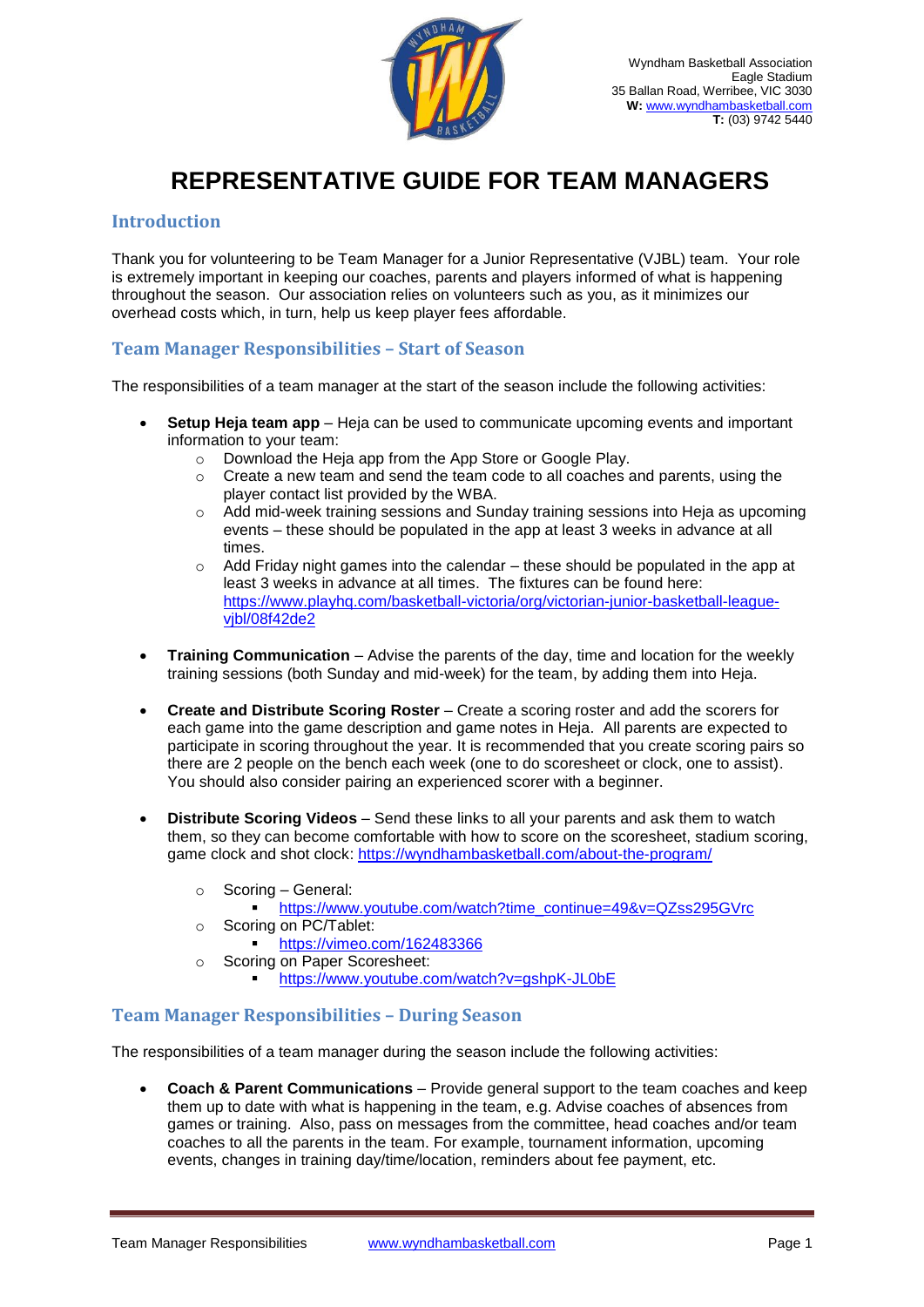

- **Check for Color Clash** Check the team colors for the team you are playing each week, and if there will be a color clash and your team is the first team on the fixture (i.e. home team), then advise your players to wear the royal blue reversible singlet instead of gold playing singlet. Note: It is advisable to ask all players to take both tops to every game, just in case.
- **Game Day Tasks** At the game on Friday night, complete the following:
	- $\circ$  If the stadium charges a door entry fee, advise the stadium entry staff that you are a Team Manager and they will direct you to the Coaches sign-in sheet. Sign the sign-in sheet as Team Manager of your team and you won't need to pay the stadium entry fee.
	- $\circ$  Pay for the score sheet at the door or office of the venue. Record the amount paid on a Team Kitty Tracker. Note that most venues now only accept credit card, so you will need to use the Team Kitty to keep track of what you have paid on your credit card so you can reimburse yourself the cash so you are not out of pocket.
	- o If the venue uses paper scoresheets:
		- Complete the player names, numbers and coaches names on the scoresheet (front and back). If you are the second team to pay for the score sheet, then you can take the score sheet with you to the court.
		- Ask each player to sign their name in full (not just initials) on the back of the scoresheet. This is mandatory for finals qualification.
		- *Note: Teams who incorrectly complete their scoresheets (e.g. missing coaches name) receive a fine from the VJBL. These fines are required to be paid from the team kitty as they are not covered by the association.*
	- $\circ$  Collect the weekly payment (\$15 each if you have 8 or more active players; otherwise \$20 each) for each player and mark on the Team Kitty Tracker who has paid. *Note: If there are players who are not playing due to injury or absence, it is suggested that \$10 is still collected from players to ensure there are enough funds in the kitty to cover costs, with the exception of long term injuries of 6 weeks or more where it is not recommended to collect any money.*
	- o Ensure your scorers are at the bench and ready to go at least 10 minutes prior to the game start time.
	- $\circ$  Sit nearby the players bench to assist coach or players if needed, for example to get first aid help for injuries or for refilling of water bottles.
- **Update and Share the Team Kitty Tracker** Every week, check that the actual balance of the team kitty matches the balance in the Team Kitty Tracker. On a periodic basis (e.g. end of term), distribute the Team Kitty Tracker to show all payments in and out, and the current balance of the team kitty. Please note that parents and/or committee can request to see the Team Kitty Tracker at any time.

*Note: Once there is a balance of a few hundred dollars in the kitty, the team manager may choose at their discretion to reduce the weekly payment in order to prevent carrying too much excess money at any one time.*

- **Fundraising & Events**  When requested, coordinate the team contribution to fundraising efforts and participation in events, for example, organizing attendance at VJBL presentation or Big V games, and distributing and collecting fundraising chocolate forms and money.
- **Pay Fines** At times, fines are issued by the VJBL, for example, when a coach doesn't sign the sign-in sheet at a game, or when the coach name is not listed on a paper scoresheet. These fines must be paid out of the team kitty. Pay the fine into the WBA bank account when requested by the WBA Treasurer or Bookkeeper.
- **Dealing with Complaints** Throughout the year, there may be player or parent complaints that require escalation. These complaints should be directed first to the Team Manager and/or Coach. The TM should organize a meeting at a suitable time (e.g. after training - not